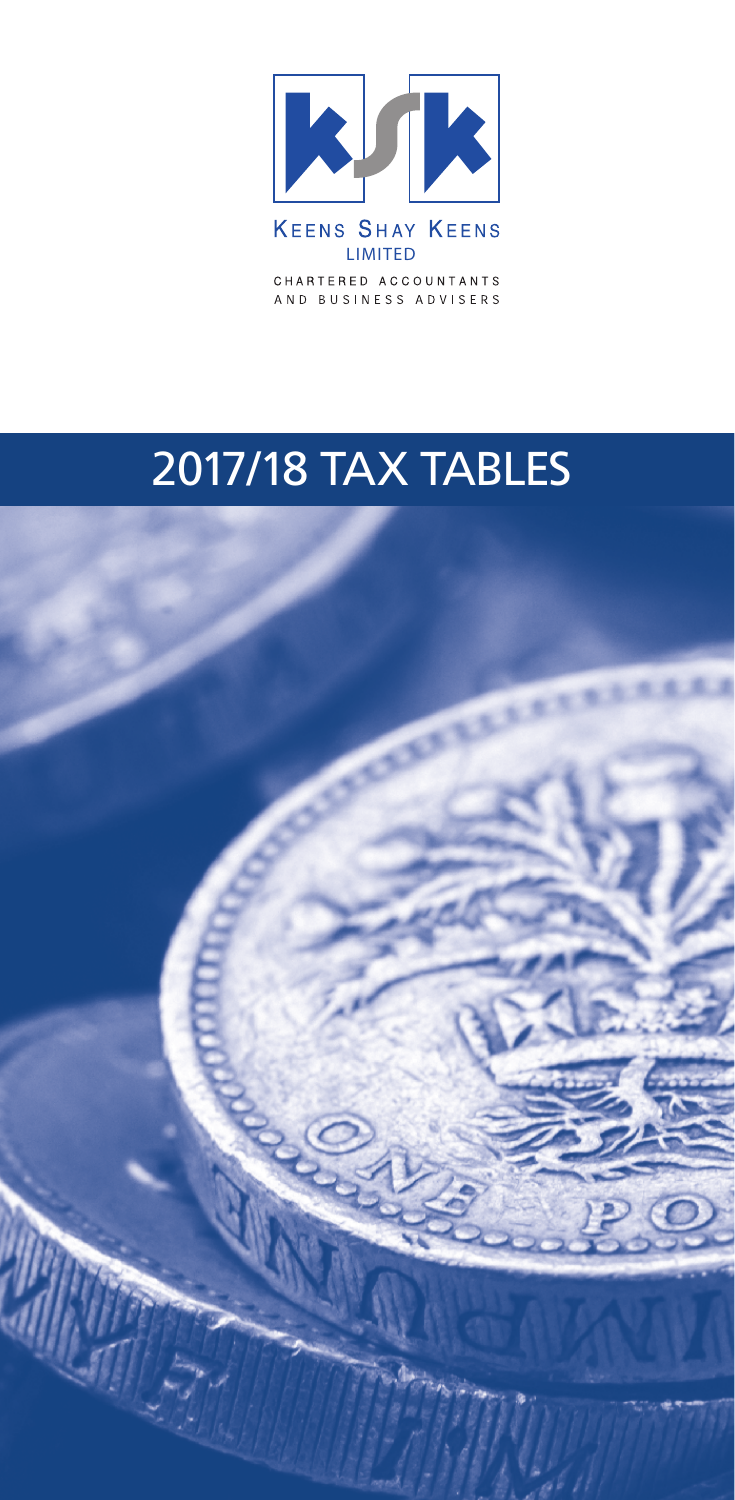| <b>INCOME TAX</b>                                                                          |                           |                      |          |
|--------------------------------------------------------------------------------------------|---------------------------|----------------------|----------|
| Rates                                                                                      |                           | 17/18                | 16/17    |
| Basic rate of 20% on income up to:                                                         |                           |                      |          |
|                                                                                            | UK (excl. Scotland)       | £33,500              | £32,000  |
|                                                                                            | Scotland                  | £31,500              | £32,000  |
| Higher rate of 40% on income over:                                                         |                           |                      |          |
|                                                                                            | UK (excl. Scotland)       | £33,500              | £32,000  |
|                                                                                            | Scotland                  | £31,500 <sup>*</sup> | £32,000  |
| Additional rate of 45% on income over: all UK                                              |                           | £150,000             | £150,000 |
| Starting rate of 0% on savings income up to <sup>†</sup>                                   |                           | £5,000               | £5,000   |
| Savings allowance at 0% tax: Basic rate taxpayers                                          |                           | £1,000               | £1,000   |
|                                                                                            | Higher rate taxpayers     | £500                 | £500     |
|                                                                                            | Additional rate taxpayers | £0                   | £0       |
| Dividend allowance at 0% tax - all individuals                                             |                           | £5,000               | £5,000   |
| Tax rate on dividend income:                                                               |                           |                      |          |
|                                                                                            | Basic rate taxpayers      | 7.5%                 | 7.5%     |
|                                                                                            | Higher rate taxpayers     | 32.5%                | 32.5%    |
|                                                                                            | Additional rate taxpayers | 38.1%                | 38.1%    |
| Trusts: Standard rate band generally                                                       |                           | £1.000               | £1,000   |
| Rate applicable to trusts:                                                                 | <b>Dividends</b>          | 38.1%                | 38.1%    |
|                                                                                            | Other income              | 45%                  | 45%      |
| *For non-dividend, non-savings income only: otherwise UK (excl. Scotland)<br>band applies. |                           |                      |          |
| *Not available if taxable non-savings income exceeds the starting rate band.               |                           |                      |          |
| <b>Child Benefit Charge</b>                                                                |                           |                      |          |
| 1% of benefit per £100 of income between £50,000 and £60,000.                              |                           |                      |          |

| <b>Main Personal Allowances and Reliefs</b>                                                       |             | 17/18    | 16/17    |
|---------------------------------------------------------------------------------------------------|-------------|----------|----------|
| Personal (basic)                                                                                  |             | £11.500  | £11.000  |
| Personal reduced by £1 for every £2 of<br>net income over                                         |             | £100,000 | £100,000 |
| Marriage/civil partners' transferable                                                             |             |          |          |
| allowance                                                                                         |             | £1.150   | £1.100   |
| Married couples'/civil partners' allowance at 10%*                                                |             |          |          |
| (if at least one born before 6/4/35) – maximum                                                    |             | £8.445   | £8.355   |
|                                                                                                   | $-$ minimum | £3.260   | £3.220   |
| Blind person's allowance                                                                          |             | £2.320   | £2.290   |
| Rent-a-room tax-free income                                                                       |             | £7.500   | £7.500   |
| *Reduced by £1 for every £2 of income over £28,000 (£27,700 for 16/17),<br>until minimum reached. |             |          |          |

**Non-domicile remittance basis charge after UK residence in at least:** 

| 7 of the last 9 tax years   | £30,000 | £30,000 |
|-----------------------------|---------|---------|
| 12 of the last 14 tax years | £60,000 | £60,000 |
| 17 of the last 20 tax years | N/A     | £90,000 |

### **REGISTERED PENSIONS**

|                                                                         | 17/18                        | 16/17      |
|-------------------------------------------------------------------------|------------------------------|------------|
| Lifetime allowance                                                      | £1,000,000                   | £1,000,000 |
| Annual allowance*                                                       | £40,000                      | £40,000    |
| Money purchase annual allowance                                         | £4.000                       | £10,000    |
| Annual allowance charge on excess                                       | 20%-45%                      | 20%-45%    |
| Max, pension commencement lump sum                                      | 25% of pension benefit value |            |
| Lifetime allowance charge if excess drawn                               | as cash 55% / income 25%     |            |
| *Subject to 50% taper down to £10,000 if threshold income over £110,000 |                              |            |
| and adjusted income over £150,000.                                      |                              |            |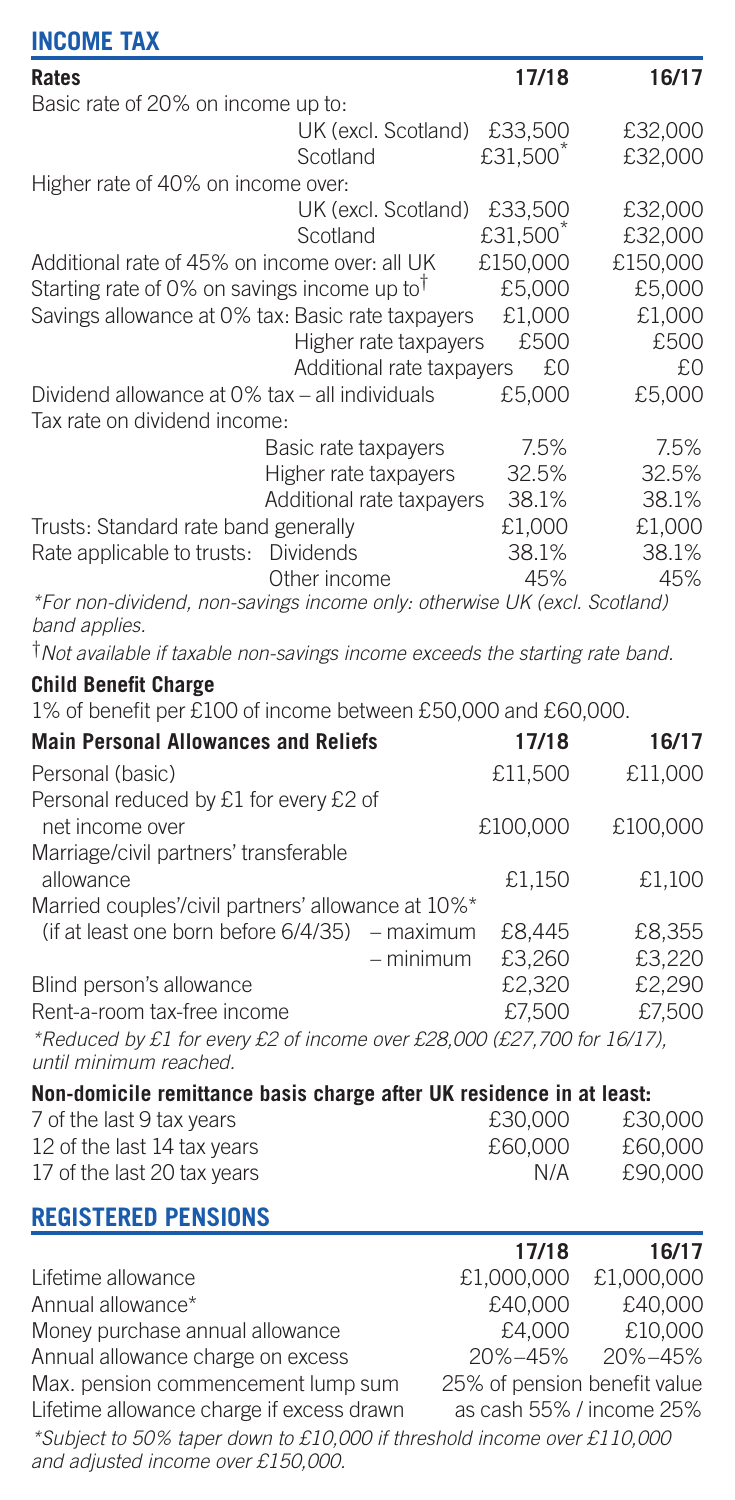# **NATIONAL INSURANCE CONTRIBUTIONS**

| Class 1                                                                                         |                     |                                    | Employee                            | Employer   |
|-------------------------------------------------------------------------------------------------|---------------------|------------------------------------|-------------------------------------|------------|
| NIC rate                                                                                        |                     |                                    | 12%                                 | 13.8%      |
| No NICs on the first - Age under 21/25 for apprentices £157 pw                                  |                     |                                    |                                     | £866 pw    |
| – Age 21/25 & over                                                                              |                     |                                    | £157 pw                             | £157 pw    |
| NICs rate charged up to                                                                         |                     |                                    | £866 pw                             | No limit   |
| 2% NICs on earnings over                                                                        |                     |                                    | £866 pw                             | N/A        |
| Certain married women                                                                           |                     |                                    | 5.85%                               | 13.8%      |
| <b>Employment Allowance</b><br>Per business - not available if a director is the sole employee. |                     |                                    |                                     | £3,000     |
| <b>Limits and Thresholds</b>                                                                    |                     | Weekly                             | Monthly                             | Annual     |
| Lower earnings limit                                                                            |                     | £113                               | £490                                | £5,876     |
| Primary earnings threshold                                                                      |                     | £157                               | £680                                | £8,164     |
| Secondary earnings threshold                                                                    |                     | £157                               | £680                                | £8,164     |
| Upper earnings limit and upper secondary earnings threshold                                     |                     |                                    |                                     |            |
| (under 21 or apprentice under 25)                                                               |                     | £866                               | £3,750                              | £45,000    |
| Class 1A Employer On car & fuel benefits and most other taxable benefits                        |                     |                                    |                                     |            |
| provided to employees and directors                                                             |                     |                                    |                                     | 13.8%      |
| Self-Employed Class 2 Flat rate                                                                 |                     | £2.85 pw                           |                                     | £148.20 pa |
| Self-Employed Small profits threshold                                                           |                     |                                    |                                     | £6,025 pa  |
| Self-Employed Class 4 On profits                                                                |                     |                                    | £8,164–£45,000 pa                   | 9%         |
|                                                                                                 |                     |                                    | Over £45,000 pa                     | 2%         |
| <b>Class 3 Flat rate</b>                                                                        |                     | £14.25 pw                          |                                     | £741.00 pa |
| <b>STATE PENSION</b>                                                                            |                     |                                    |                                     |            |
|                                                                                                 |                     | Weekly                             |                                     | Annual     |
| Single tier*                                                                                    |                     | £159.55                            |                                     | £8,296.60  |
| Basic – Single person <sup>†</sup>                                                              |                     | £122.30                            |                                     | £6,359.60  |
| Basic - Spouse/civil partner <sup>†</sup>                                                       |                     | £73.30                             |                                     | £3,811.60  |
| *State pension age reached after 5/4/16                                                         |                     |                                    |                                     |            |
| †State pension age reached before 6/4/16                                                        |                     |                                    |                                     |            |
| Pension Credit - standard minimum guarantee                                                     |                     |                                    |                                     |            |
| Single                                                                                          |                     | £159.35                            |                                     | £8,286.20  |
| Couple                                                                                          |                     | £243.25                            |                                     | £12,649.00 |
| <b>PROPERTY TRANSACTION TAXES</b>                                                               |                     |                                    |                                     |            |
| Residential property value (on slices of value)                                                 |                     |                                    |                                     |            |
| UK (excl. Scotland):                                                                            | %                   |                                    | <b>Scotland: Land and Buildings</b> | %          |
| Stamp Duty Land Tax (SDLT)                                                                      |                     | <b>Transaction Tax (LBTT)</b>      |                                     |            |
| Up to £125,000                                                                                  | 0                   | Up to £145,000                     |                                     | 0          |
| £125,001-£250,000                                                                               | $\overline{c}$      | £145,001-£250,000                  |                                     | 2          |
| £250,001-£925,000                                                                               | 5                   | £250,001-£325,000                  |                                     | 5          |
| £925,001-£1,500,000                                                                             | 10                  | £325,001-£750,000                  |                                     | 10         |
| Over £1,500,000                                                                                 | $12^{12}$           | Over £750,000                      |                                     | $12^{12}$  |
| Second properties over £40,000 - add 3% to relevant SDLT/LBTT rate                              |                     |                                    |                                     |            |
| UK properties bought by companies etc over £500,000 $-15\%$ on total value                      |                     |                                    |                                     |            |
| Commercial property value (on slices of value)                                                  |                     |                                    |                                     |            |
| UK (excl. Scotland): SDLT                                                                       | %                   | <b>Scotland: LBTT</b>              |                                     | %          |
| Up to £150,000                                                                                  | 0                   | Up to £150,000                     |                                     | 0          |
| £150,001-£250,000<br>Over £250,000                                                              | $\overline{c}$<br>5 | £150,001-£350,000<br>Over £350,000 |                                     | 3<br>4.5   |
|                                                                                                 |                     |                                    |                                     |            |
| Stamp Duty and SDRT: Stocks and marketable securities                                           |                     |                                    |                                     | 0.5%       |

No charge to stamp duty unless the duty exceeds £5.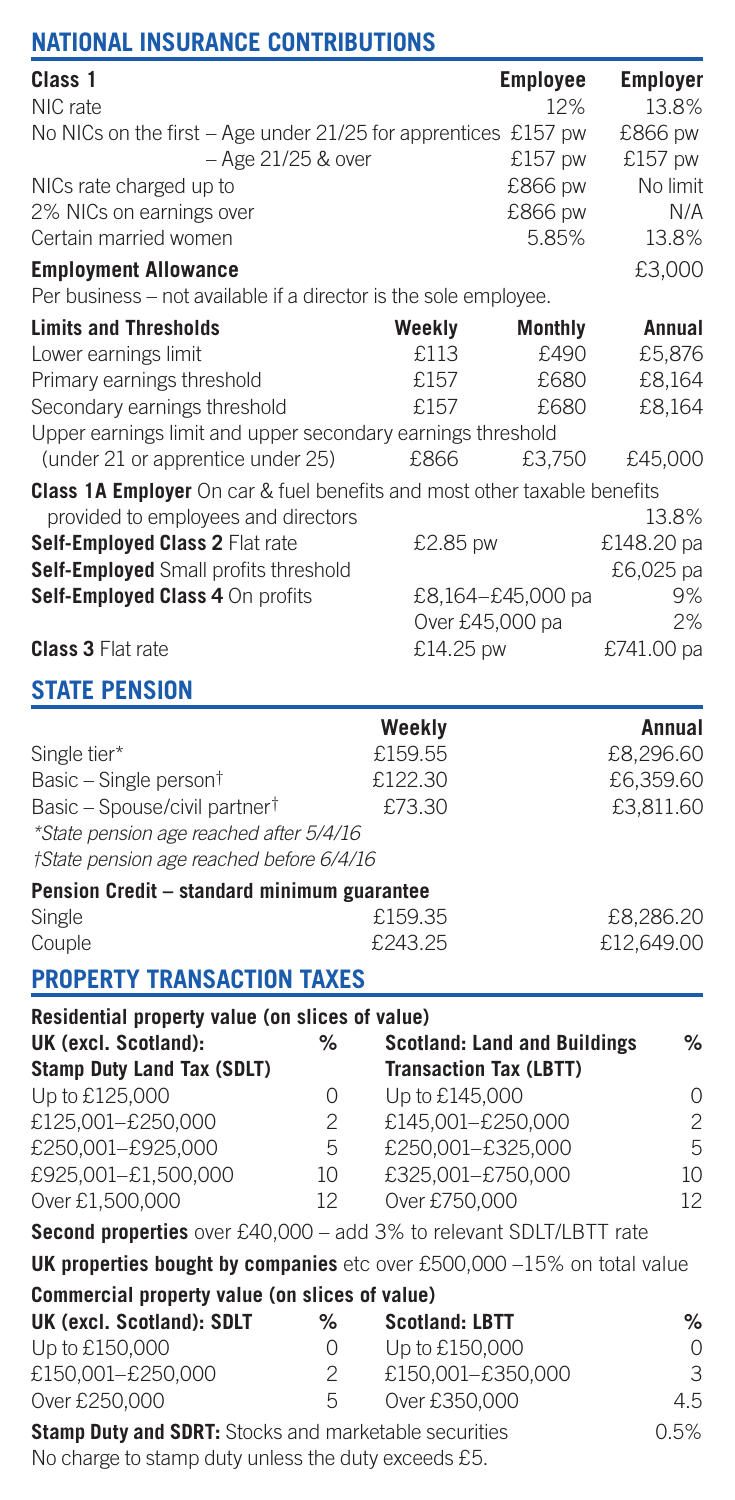# **TAX INCENTIVISED INVESTMENT**

|                                                   | 17/18                             | 16/17      |
|---------------------------------------------------|-----------------------------------|------------|
| <b>Individual Savings Account (ISA)</b>           | £20,000                           | £15,240    |
| Junior ISA and Child Trust Fund                   | £4.128                            | £4.080     |
| Lifetime ISA                                      | £4.000                            | N/A        |
| Help to Buy ISA                                   | £1,000 initial and £200 per month |            |
| Venture Capital Trust (VCT) at 30%                | £200,000                          | £200,000   |
| <b>Enterprise Investment Scheme (EIS)</b> at 30%  | £1,000,000                        | £1,000,000 |
| EIS eligible for CGT reinvestment deferral relief | No limit                          | No limit   |
| Seed EIS (SEIS) at 50%                            | £100,000                          | £100,000   |
| SEIS CGT reinvestment relief                      | 50%                               | 50%        |

## **CAPITAL GAINS TAX**

| Tax Rates - Individuals                                 | 17/18                                | 16/17   |
|---------------------------------------------------------|--------------------------------------|---------|
| Up to basic rate limit (UK excl. Scotland)              | 10%                                  | 10%     |
| Above basic rate limit (UK excl. Scotland)              | 20%                                  | 20%     |
| Tax Rate - Trusts and Estates                           | 20%                                  | 20%     |
| Surcharge for residential property and carried interest | 8%                                   | 8%      |
| <b>Exemptions</b>                                       |                                      |         |
| Individuals, estates, etc.                              | £11.300                              | £11.100 |
| Trusts generally                                        | £5.650                               | £5.550  |
| Chattels (gain restricted to %rds of                    | £6,000                               | £6,000  |
| proceeds exceeding limit)                               |                                      |         |
| <b>Entrenreneurs' Relief</b>                            | 10% on lifetime limit of £10,000,000 |         |

**Entrepreneurs' Relief** 10% on lifetime limit of £10,000,000 For trading businesses and companies (minimum 5% employee/officer shareholding) held for at least one year.

## **INHERITANCE TAX**

|                                                                                                                                                                                             | 17/18                 | 16/17    |
|---------------------------------------------------------------------------------------------------------------------------------------------------------------------------------------------|-----------------------|----------|
| Nil-rate band*                                                                                                                                                                              | £325,000              | £325,000 |
| Residence nil-rate band*                                                                                                                                                                    | £100,000 <sup>+</sup> | N/A      |
| Rate of tax on excess                                                                                                                                                                       | 40%                   | 40%      |
| Rate if at least 10% of net estate left to charity                                                                                                                                          | 36%                   | 36%      |
| Lifetime transfers to and from certain trusts                                                                                                                                               | 20%                   | 20%      |
| Overseas domiciled spouse/civil partner exemption £325,000                                                                                                                                  |                       | £325,000 |
| 100% relief: businesses, unlisted AIM companies, certain farmland/buildings                                                                                                                 |                       |          |
| 50% relief: certain other business assets e.g. farmland let before 1/9/95                                                                                                                   |                       |          |
| Annual exempt gifts of: £3,000 per donor £250 per donee                                                                                                                                     |                       |          |
| *Up to 100% of the unused proportion of a deceased spouse's/civil partner's<br>nil-rate band can be claimed on the survivor's death.<br>†Subject to 50% taper for estates above £2,000,000. |                       |          |
| Toy aborgo an eifte within 7 years of dooth                                                                                                                                                 |                       |          |

#### **Tax charge on gifts within 7 years of death** 0–3 3–4 4–5 5–6 6–7<br>100 80 60 40 20 % of death tax charge

## **CORPORATION TAX**

|                                                                | <b>Profits</b> | <b>Diverted Profits</b> |
|----------------------------------------------------------------|----------------|-------------------------|
| Year to 31/3/18                                                | 19%            | 25%                     |
| Year to 31/3/17                                                | 20%            | 25%                     |
| Corporation tax at 32.5% on outstanding loans to participators |                |                         |

#### Ins to part

## **VALUE ADDED TAX**

| Standard rate                    | -20%     | Reduced rate, e.g. on domestic fuel               | 5%         |
|----------------------------------|----------|---------------------------------------------------|------------|
| Registration level from 1/4/17   | £85,000  |                                                   |            |
| Deregistration level from 1/4/17 | £83,000  |                                                   |            |
| Flat rate scheme turnover limit  | £150,000 |                                                   |            |
|                                  |          | Cash and annual accounting schemes turnover limit | £1.350,000 |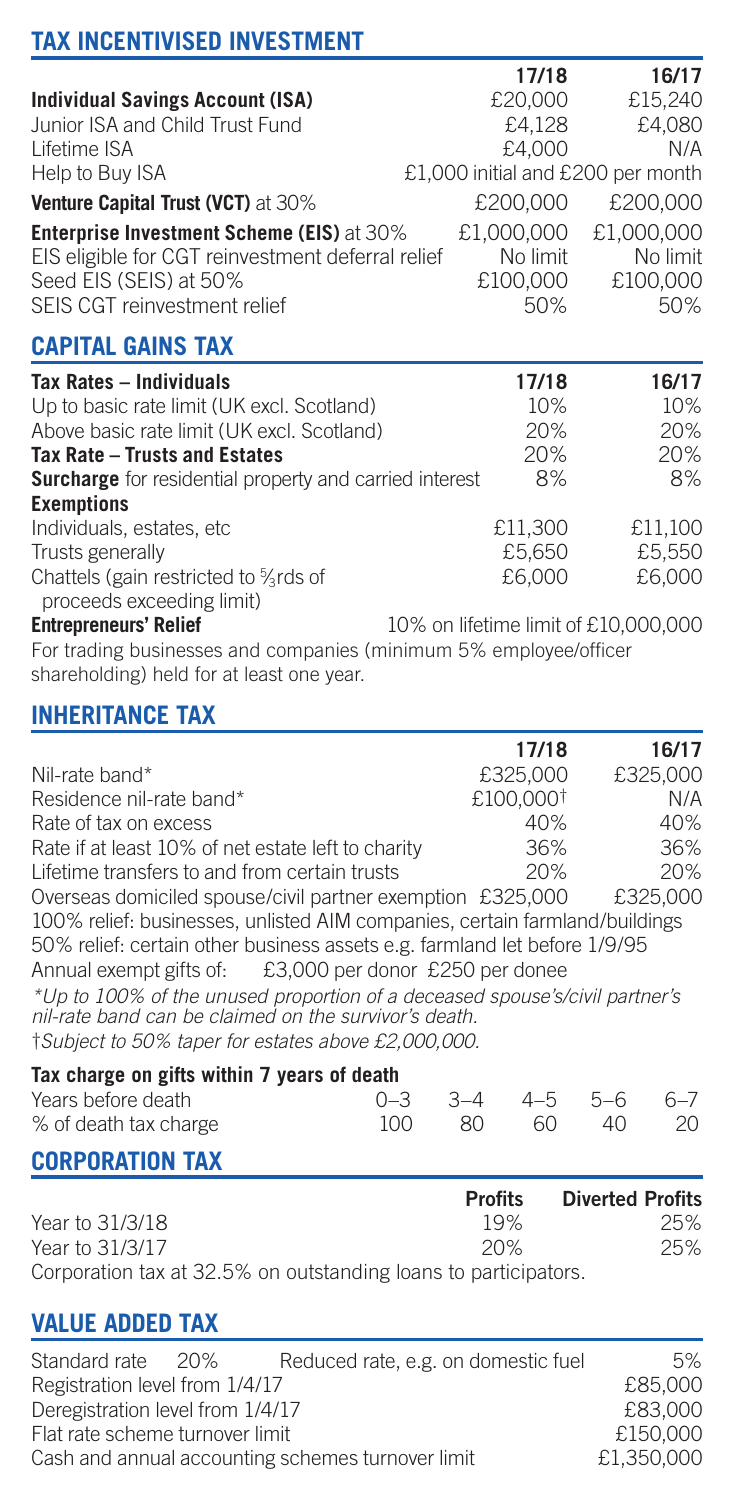## **CAR BENEFITS**

Taxable amount based on car's list price when new.

Charge varies according to  $\mathop{\rm CO}_{2}$  emissions in grams per kilometre.

| CO <sub>2</sub> emissions                                                                                | Petrol | <b>Diesel</b>                 | CO <sub>2</sub> emissions                                               | Petrol | <b>Diesel</b>                                     |
|----------------------------------------------------------------------------------------------------------|--------|-------------------------------|-------------------------------------------------------------------------|--------|---------------------------------------------------|
| g/km                                                                                                     | %      | %                             | g/km                                                                    | %      | %                                                 |
| $0 - 50$                                                                                                 | 9      | 12                            | 140-144                                                                 | 27     | 30                                                |
| $51 - 75$                                                                                                | 13     | 16                            | 145-149                                                                 | 28     | 31                                                |
| 76-94                                                                                                    | 17     | 20                            | 150-154                                                                 | 29     | 32                                                |
| 95-99                                                                                                    | 18     | 21                            | 155-159                                                                 | 30     | 33                                                |
| 100-104                                                                                                  | 19     | 22                            | 160-164                                                                 | 31     | 34                                                |
| 105-109                                                                                                  | 20     | 23                            | 165-169                                                                 | 32     | 35                                                |
| 110-114                                                                                                  | 21     | 24                            | 170-174                                                                 | 33     | 36                                                |
| 115-119                                                                                                  | 22     | 25                            | 175-179                                                                 | 34     | 37                                                |
| 120-124                                                                                                  | 23     | 26                            |                                                                         |        |                                                   |
| 125-129                                                                                                  | 24     | 27                            | 180-184                                                                 | 35     | 37                                                |
| 130-134                                                                                                  | 25     | 28                            | 185-189                                                                 | 36     | 37                                                |
| 135-139                                                                                                  | 26     | 29                            | 190 & over                                                              | 37     | 37                                                |
| Fuel Benefit - taxable amount for private use<br><b>VANS - FOR PRIVATE USE</b>                           |        |                               | Multiply the CO <sub>2</sub> percentage charge used for car benefit by  |        | £22,600                                           |
|                                                                                                          |        |                               | 17/18                                                                   |        | 16/17                                             |
| Zero emission: chargeable amount                                                                         |        |                               | £646                                                                    |        | £634                                              |
| Other vans: chargeable amount                                                                            |        |                               | £3,230                                                                  |        | £3,170                                            |
| Fuel: chargeable amount                                                                                  |        |                               | £610                                                                    |        | £598                                              |
| Cars first 10,000 miles:<br>Qualifying passenger<br>Motorcycles                                          |        | 45p per mile;<br>24p per mile | <b>TAX-FREE BUSINESS MILEAGE ALLOWANCE - OWN VEHICLE</b><br>5p per mile |        | thereafter: 25p per mile<br>Bicycles 20p per mile |
| <b>MAIN CAPITAL AND OTHER ALLOWANCES</b>                                                                 |        |                               |                                                                         |        |                                                   |
| Plant & machinery 100% annual investment allowance<br>(1st year):<br>Enterprise zone plant and machinery |        |                               |                                                                         |        | £200,000                                          |
| (Max €125m per investment project)                                                                       |        |                               |                                                                         |        | 100%                                              |
| Plant and machinery (annual reducing balance)                                                            |        |                               |                                                                         |        | 18%                                               |
| Patent rights and know-how (annual reducing balance)                                                     |        |                               | Certain long-life assets and integral features of buildings             |        | 25%                                               |
| (annual reducing balance)                                                                                |        |                               |                                                                         |        | 8%                                                |
| Energy and water-efficient equipment                                                                     |        |                               |                                                                         |        | 100%                                              |
| Electric vans                                                                                            |        |                               |                                                                         |        | 100%                                              |
|                                                                                                          |        |                               |                                                                         |        |                                                   |
| <b>Motor Cars</b>                                                                                        |        |                               |                                                                         |        |                                                   |
| CO <sub>2</sub> emissions of g/km:                                                                       |        | 75 or less*                   | $76 - 130$                                                              |        | 131 or more                                       |
| Capital allowance:                                                                                       |        | 100% first year               | 18% pat                                                                 |        | 8% pat                                            |
| *New cars only.                                                                                          |        |                               |                                                                         |        | <i><b>*Reducing balance.</b></i>                  |
| <b>Research and Development</b>                                                                          |        |                               |                                                                         |        |                                                   |
|                                                                                                          |        |                               |                                                                         |        | 100%                                              |
| Capital expenditure                                                                                      |        |                               |                                                                         |        |                                                   |
|                                                                                                          |        |                               | Revenue expenditure relief - small/medium-sized companies               |        | 230%                                              |
|                                                                                                          |        |                               | Research and development expenditure credit - large companies           |        | 11%                                               |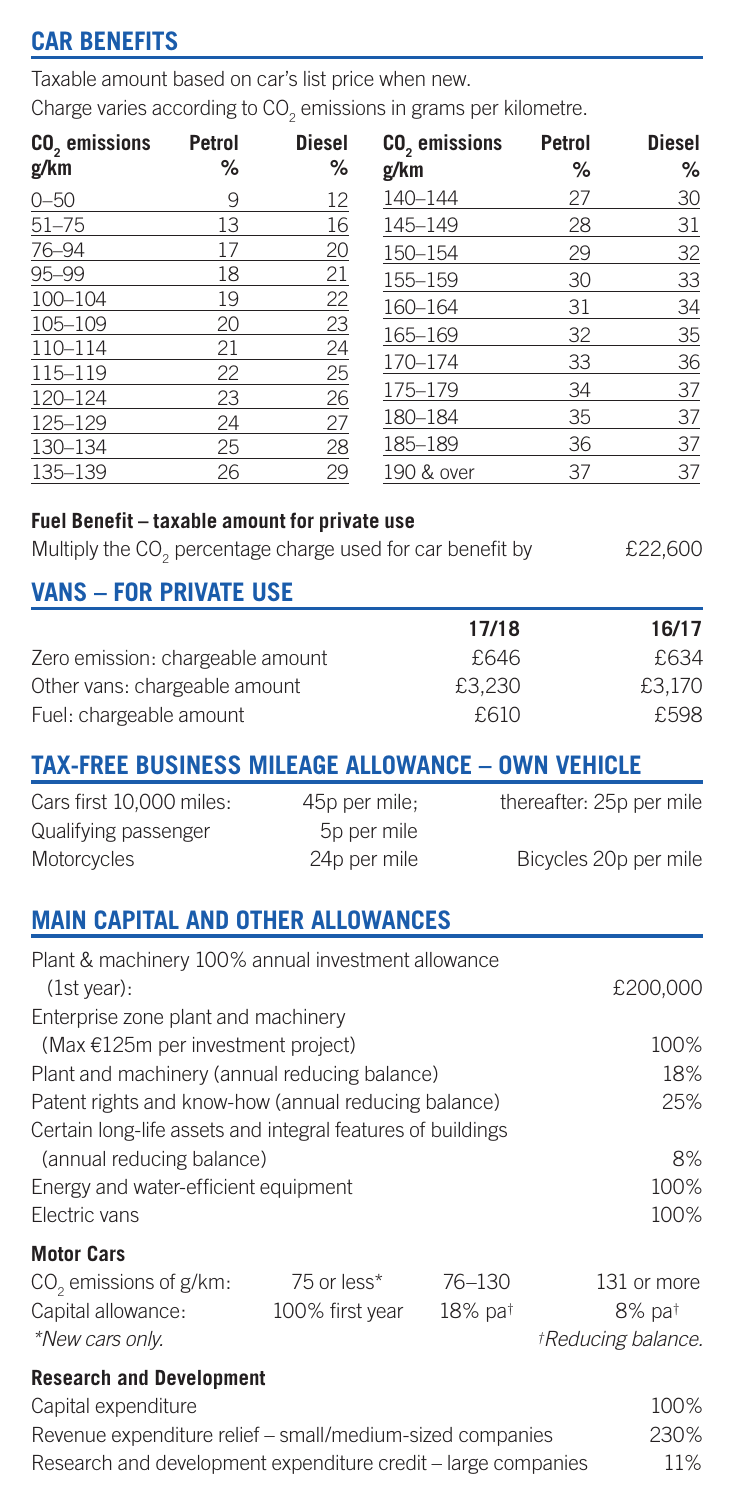## **SOCIAL SECURITY AND OTHER USEFUL RATES**

*Weekly rates unless stated otherwise. Certain benefits will be affected by the phasing in of Universal Credit. These are marked \*.*

| <b>Attendance Allowance</b> |                                                           |                                                            |                      |
|-----------------------------|-----------------------------------------------------------|------------------------------------------------------------|----------------------|
| Higher rate                 | £83.10                                                    | I ower rate                                                | £55.65               |
| <b>Carer's Allowance</b>    |                                                           |                                                            | £62.70               |
|                             | <b>Employment and Support Allowance*</b>                  |                                                            |                      |
| 13-week assessment phase    |                                                           |                                                            |                      |
|                             | Aged under 25: up to £57.90                               | Aged 25 or over: up to £73.10                              |                      |
|                             | From week 14 after Work Capability Assessment if eligible |                                                            |                      |
|                             | In Work Related Activity Group                            |                                                            | up to £102.15        |
| In Support Group            |                                                           |                                                            | up to £109.65        |
|                             | Statutory Pay Rates Average weekly pay £113 or over       |                                                            |                      |
|                             | <b>Statutory Sick Pay (SSP)</b>                           |                                                            | standard rate £89.35 |
|                             |                                                           | Statutory Maternity Pay (SMP)/Statutory Adoption Pay (SAP) |                      |
|                             | First 6 weeks - 90% of average weekly pay                 |                                                            |                      |
|                             | Next 33 weeks - 90% of average weekly pay subject         |                                                            |                      |
|                             | to a maximum of                                           |                                                            | £140.98              |
|                             | <b>Statutory Paternity Pay (SPP)</b>                      |                                                            |                      |
|                             | 90% of average pay subject to a maximum of                |                                                            | £140.98              |
|                             | Shared Parental Pay (ShPP) - up to 37 weeks               |                                                            |                      |
|                             | 90% of average pay subject to a maximum of                |                                                            | £140.98              |
| Jobseeker's Allowance*      |                                                           |                                                            |                      |
| Aged under 25 - £57.90      |                                                           | Aged 25 or over - £73.10                                   |                      |
|                             | <b>National Minimum/National Living Wage</b>              |                                                            | $1/4/17 - 31/3/18$   |
|                             |                                                           |                                                            | (per hour)           |
| Aged 25 & over              |                                                           |                                                            | £7.50                |
| Aged $21 - 24$              |                                                           |                                                            | £7.05                |
| Aged 18 - 20                |                                                           |                                                            | £5.60                |
| Aged under 18               |                                                           |                                                            | £4.05                |
| Apprentice                  |                                                           |                                                            | £3.50                |

## **MAIN DUE DATES FOR TAX PAYMENTS**

#### **Income Tax, NIC and Capital Gains Tax – Self-Assessment**

| 31 Jan in tax year  | . Normally 50% of previous year's income tax  |
|---------------------|-----------------------------------------------|
| Following 31 July ∫ | (less tax deducted at source) and class 4 NIC |
| Following 31 Jan    | • Balance of income tax and class 4 NIC.      |
|                     | and all CGT and class 2 NIC                   |

### **Inheritance Tax**

Lifetime transfer 6 April–30 September: 30 April in following year<br>Lifetime transfer 1 October–5 April: 6 months after month of transfer Lifetime transfer 1 October-5 April:

On death: normally 6 months after month of death

#### **Corporation Tax** Self-assessment: 9 months and one day after end of accounting period

- Payable by instalments where profits are £1.5m or over. Normally payable in 7th, 10th, 13th and 16th months after start of accounting period.
- Growing companies: no instalments where profits are £10m or less and the company was not a large company for the previous year.

#### **© Copyright 8 March 2017. Subject to Finance Act 2017. For information only. Always seek professional advice before acting.**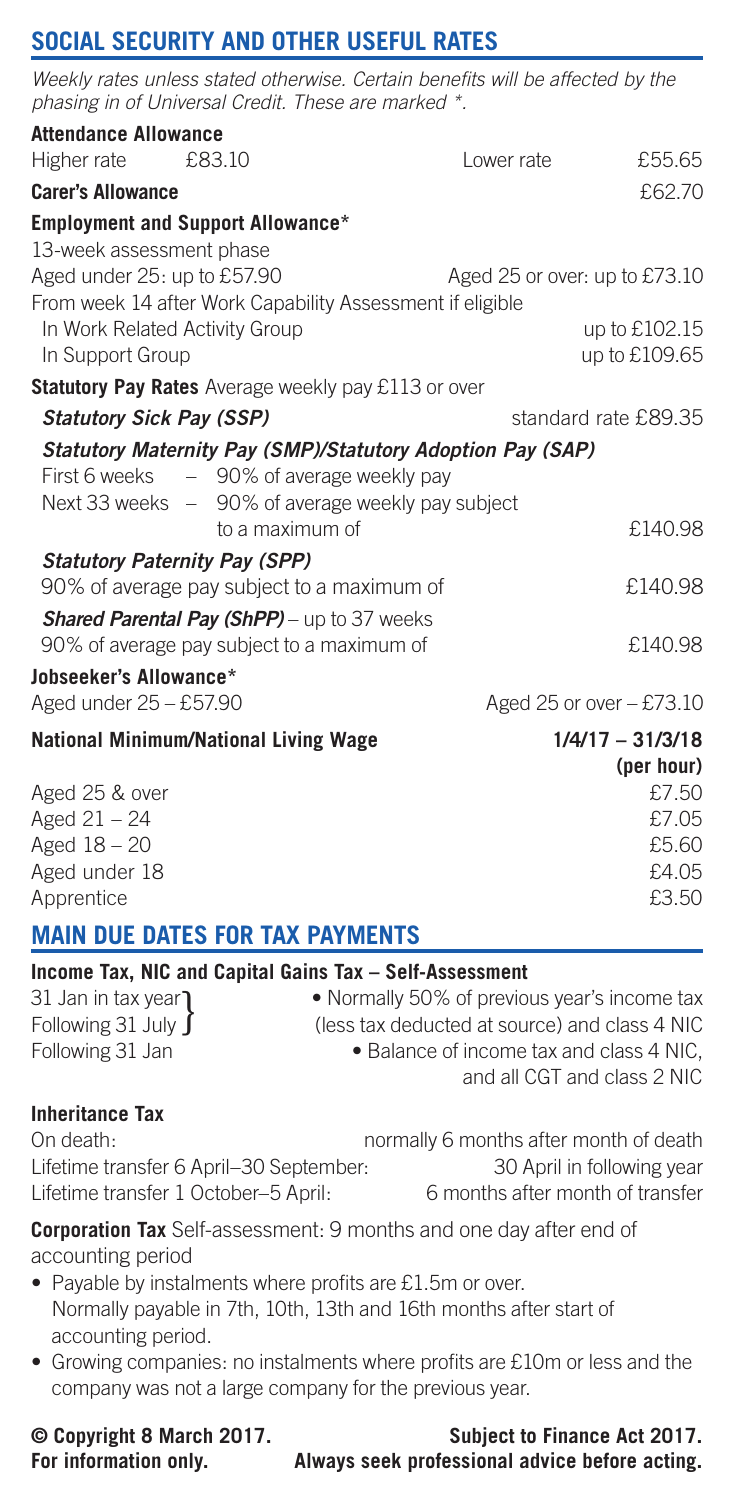# **2017 CALENDAR**

|               | January        |                |    |    |    |    |                      | February       |    |    |    |    |                | March           |    |    |    |    |  |
|---------------|----------------|----------------|----|----|----|----|----------------------|----------------|----|----|----|----|----------------|-----------------|----|----|----|----|--|
| Mon           |                | $\overline{c}$ | 9  | 16 | 23 | 30 |                      |                | 6  | 13 | 20 | 27 |                |                 | 6  | 13 | 20 | 27 |  |
| Tue           |                | 3              | 10 | 17 | 24 | 31 |                      |                | 7  | 14 | 21 | 28 |                |                 | 7  | 14 | 21 | 28 |  |
| Wed           |                | 4              | 11 | 18 | 25 |    |                      | 1              | 8  | 15 | 22 |    |                | 1               | 8  | 15 | 22 | 29 |  |
| Thu           |                | 5              | 12 | 19 | 26 |    |                      | $\overline{c}$ | 9  | 16 | 23 |    |                | $\overline{c}$  | 9  | 16 | 23 | 30 |  |
| Fri           |                | 6              | 13 | 20 | 27 |    |                      | 3              | 10 | 17 | 24 |    |                | 3               | 10 | 17 | 24 | 31 |  |
| Sat           |                | 7              | 14 | 21 | 28 |    |                      | $\overline{4}$ | 11 | 18 | 25 |    |                | 4               | 11 | 18 | 25 |    |  |
| Sun           | 1              | 8              | 15 | 22 | 29 |    |                      | 5              | 12 | 19 | 26 |    |                | 5               | 12 | 19 | 26 |    |  |
|               | April          |                |    |    |    |    | May                  |                |    |    |    |    | June           |                 |    |    |    |    |  |
| Mon           |                | 3              | 10 | 17 | 24 |    |                      | $\mathbf{1}$   | 8  | 15 | 22 | 29 |                | 5               | 12 | 19 | 26 |    |  |
| Tue           |                | $\overline{4}$ | 11 | 18 | 25 |    |                      | $\overline{c}$ | 9  | 16 | 23 | 30 |                | 6               | 13 | 20 | 27 |    |  |
| Wed           |                | 5              | 12 | 19 | 26 |    |                      | 3              | 10 | 17 | 24 | 31 |                | 7               | 14 | 21 | 28 |    |  |
| Thu           |                | 6              | 13 | 20 | 27 |    |                      | $\overline{4}$ | 11 | 18 | 25 |    | 1              | 8               | 15 | 22 | 29 |    |  |
| Fri           |                | 7              | 14 | 21 | 28 |    |                      | 5              | 12 | 19 | 26 |    | $\mathfrak{p}$ | 9               | 16 | 23 | 30 |    |  |
| Sat           | 1              | 8              | 15 | 22 | 29 |    |                      | 6              | 13 | 20 | 27 |    | 3              | 10              | 17 | 24 |    |    |  |
| Sun           | $\mathfrak{p}$ | 9              | 16 | 23 | 30 |    |                      | 7              | 14 | 21 | 28 |    | 4              | 11              | 18 | 25 |    |    |  |
|               | July           |                |    |    |    |    |                      | <b>August</b>  |    |    |    |    | September      |                 |    |    |    |    |  |
| Mon           |                | 3              | 10 | 17 | 24 | 31 |                      |                | 7  | 14 | 21 | 28 |                | 4               | 11 | 18 | 25 |    |  |
| Tue           |                | $\overline{4}$ | 11 | 18 | 25 |    |                      | 1              | 8  | 15 | 22 | 29 |                | 5               | 12 | 19 | 26 |    |  |
| Wed           |                | 5              | 12 | 19 | 26 |    |                      | $\overline{c}$ | 9  | 16 | 23 | 30 |                | 6               | 13 | 20 | 27 |    |  |
| Thu           |                | 6              | 13 | 20 | 27 |    |                      | 3              | 10 | 17 | 24 | 31 |                | 7               | 14 | 21 | 28 |    |  |
| Fri           |                | 7              | 14 | 21 | 28 |    |                      | 4              | 11 | 18 | 25 |    | 1              | 8               | 15 | 22 | 29 |    |  |
| Sat           | 1              | 8              | 15 | 22 | 29 |    |                      | 5              | 12 | 19 | 26 |    | $\mathfrak{p}$ | 9               | 16 | 23 | 30 |    |  |
| Sun           | $\overline{c}$ | 9              | 16 | 23 | 30 |    |                      | 6              | 13 | 20 | 27 |    | 3              | 10              | 17 | 24 |    |    |  |
|               | October        |                |    |    |    |    |                      | November       |    |    |    |    |                | <b>December</b> |    |    |    |    |  |
| Mon           |                | $\overline{c}$ | 9  | 16 | 23 | 30 |                      |                | 6  | 13 | 20 | 27 |                | 4               | 11 | 18 | 25 |    |  |
| Tue           |                | 3              | 10 | 17 | 24 | 31 |                      |                | 7  | 14 | 21 | 28 |                | 5               | 12 | 19 | 26 |    |  |
| Wed           |                | $\overline{4}$ | 11 | 18 | 25 |    |                      | 1              | 8  | 15 | 22 | 29 |                | 6               | 13 | 20 | 27 |    |  |
| Thu           |                | 5              | 12 | 19 | 26 |    |                      | $\overline{c}$ | 9  | 16 | 23 | 30 |                | 7               | 14 | 21 | 28 |    |  |
| Fri           |                | 6              | 13 | 20 | 27 |    |                      | 3              | 10 | 17 | 24 |    | 1              | 8               | 15 | 22 | 29 |    |  |
| Sat           |                | 7              | 14 | 21 | 28 |    |                      | 4              | 11 | 18 | 25 |    | $\overline{c}$ | 9               | 16 | 23 | 30 |    |  |
| Sun           | 1              | 8              | 15 | 22 | 29 |    |                      | 5              | 12 | 19 | 26 |    | 3              | 10              | 17 | 24 | 31 |    |  |
| 2018 CALENDAR |                |                |    |    |    |    |                      |                |    |    |    |    |                |                 |    |    |    |    |  |
|               |                |                |    |    |    |    | $\sim$ $\sim$ $\sim$ |                |    |    |    |    | $\cdots$       |                 |    |    |    |    |  |

|     | January |               |  |  |  |  | February       |            |  |  |  |  | March          |               |       |            |  |
|-----|---------|---------------|--|--|--|--|----------------|------------|--|--|--|--|----------------|---------------|-------|------------|--|
| Mon |         | 8 15 22 29    |  |  |  |  |                | 5 12 19 26 |  |  |  |  |                |               |       | 5 12 19 26 |  |
| Tue |         | 2 9 16 23 30  |  |  |  |  |                | 6 13 20 27 |  |  |  |  |                | 6 13 20 27    |       |            |  |
| Wed |         | 3 10 17 24 31 |  |  |  |  |                | 7 14 21 28 |  |  |  |  |                | 7 14 21 28    |       |            |  |
| Thu |         | 4 11 18 25    |  |  |  |  |                | 8 15 22    |  |  |  |  |                | 1 8 15 22 29  |       |            |  |
| Fri |         | 5 12 19 26    |  |  |  |  |                | 2 9 16 23  |  |  |  |  |                | 2 9 16 23 30  |       |            |  |
| Sat |         | 6 13 20 27    |  |  |  |  |                | 3 10 17 24 |  |  |  |  |                | 3 10 17 24 31 |       |            |  |
| Sun |         | 7 14 21 28    |  |  |  |  | $\overline{4}$ | 11 18 25   |  |  |  |  | $\overline{4}$ | -11           | 18 25 |            |  |